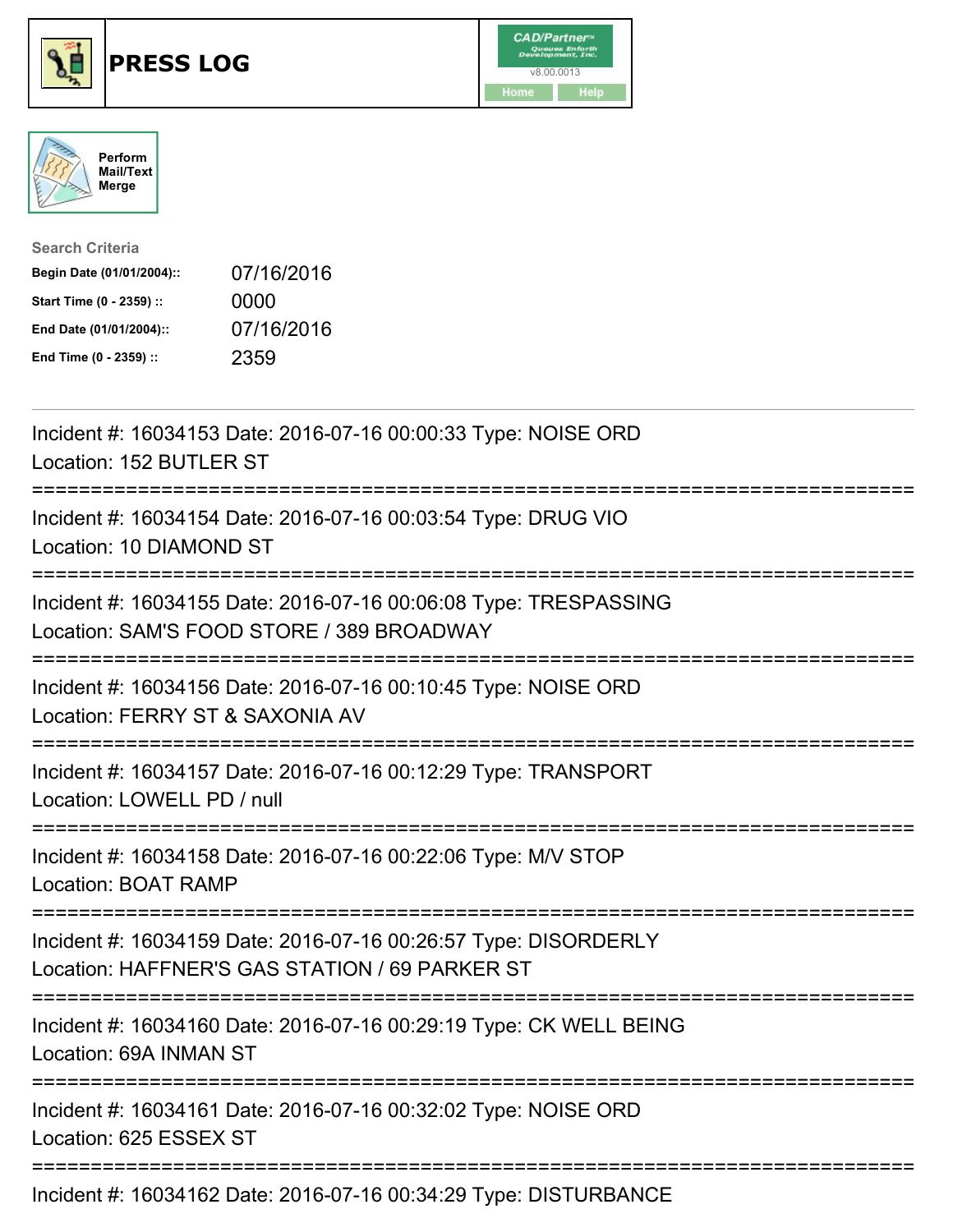Location: 152 BUTLER ST =========================================================================== Incident #: 16034163 Date: 2016-07-16 00:43:08 Type: DOMESTIC/PROG Location: 153 NEWBURY ST =========================================================================== Incident #: 16034164 Date: 2016-07-16 01:04:53 Type: NOISE ORD Location: MERRIMACK COURTS / 685 ESSEX ST =========================================================================== Incident #: 16034165 Date: 2016-07-16 01:13:33 Type: UNWANTEDGUEST Location: 27 ELM ST FL 2 =========================================================================== Incident #: 16034166 Date: 2016-07-16 01:22:51 Type: NOISE ORD Location: BUTLER ST & LYNCH ST ==================================== Incident #: 16034167 Date: 2016-07-16 01:40:08 Type: M/V STOP Location: CEDAR ST & HAMPSHIRE ST =========================================================================== Incident #: 16034168 Date: 2016-07-16 01:41:10 Type: DISTURBANCE Location: SAM'S FOOD STORE / 389 BROADWAY =========================================================================== Incident #: 16034169 Date: 2016-07-16 01:44:43 Type: NOISE ORD Location: BOYD ST =========================================================================== Incident #: 16034170 Date: 2016-07-16 01:52:35 Type: M/V STOP Location: ANDOVER ST & GLENN ST =========================================================================== Incident #: 16034171 Date: 2016-07-16 01:55:50 Type: M/V STOP Location: EXETER ST =========================================================================== Incident #: 16034172 Date: 2016-07-16 01:59:16 Type: M/V STOP Location: HAMPSHIRE ST & HAVERHILL ST =========================================================================== Incident #: 16034173 Date: 2016-07-16 02:00:17 Type: M/V STOP Location: GARDEN ST & JACKSON ST =========================================================================== Incident #: 16034174 Date: 2016-07-16 02:03:54 Type: M/V STOP Location: ANDOVER ST & BEACON ST =========================================================================== Incident #: 16034175 Date: 2016-07-16 02:06:12 Type: BUILDING CHK Location: 181 FARNHAM ST ===========================================================================

Incident #: 16034176 Date: 2016-07-16 02:08:53 Type: M/V STOP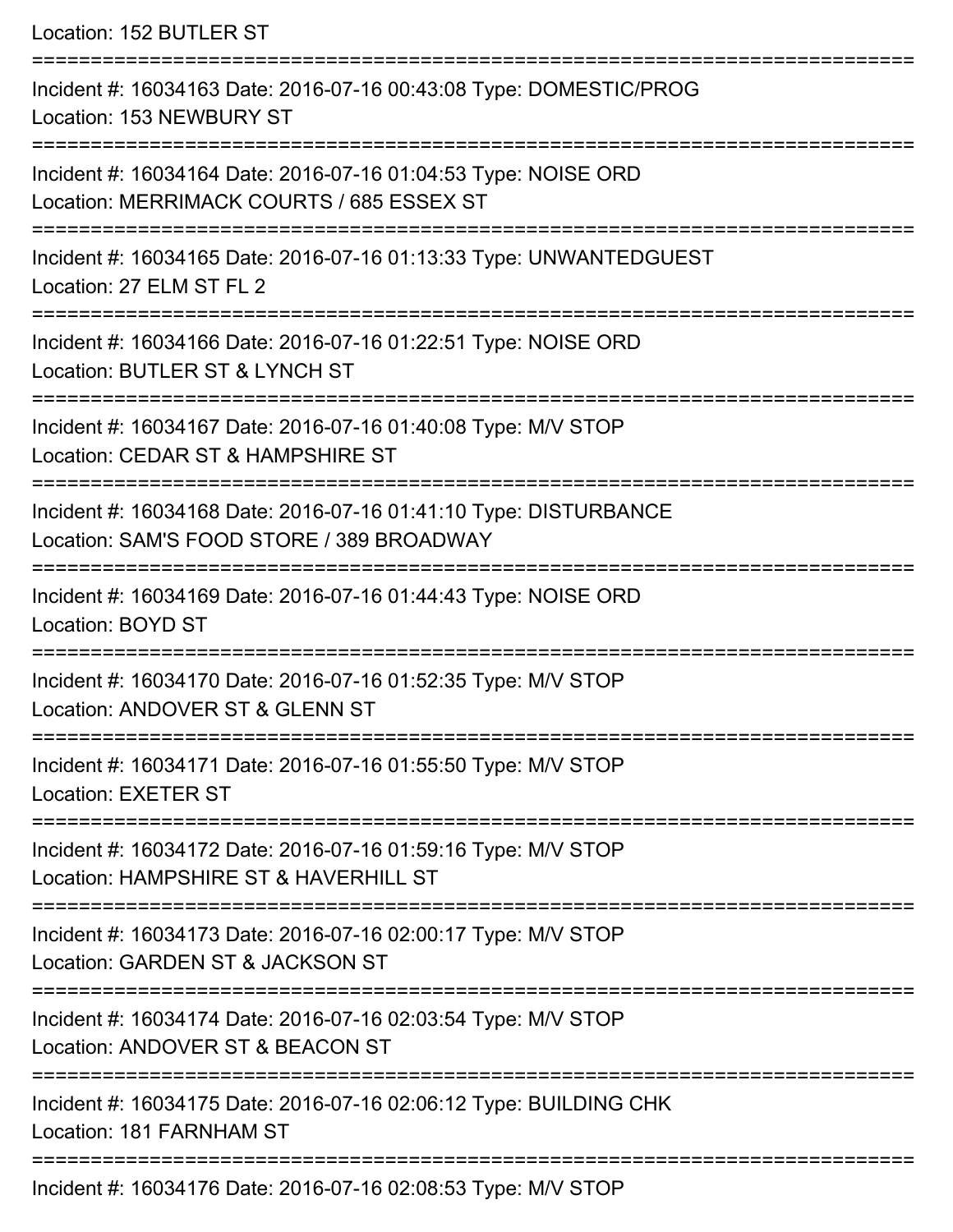| Incident #: 16034177 Date: 2016-07-16 02:10:10 Type: M/V STOP<br>Location: 550 HAMPSHIRE ST                |
|------------------------------------------------------------------------------------------------------------|
| Incident #: 16034178 Date: 2016-07-16 02:10:46 Type: M/V STOP<br>Location: FARNHAM ST & S UNION ST         |
| Incident #: 16034179 Date: 2016-07-16 02:12:40 Type: M/V STOP<br>Location: ALDER ST & BENNINGTON ST        |
| Incident #: 16034180 Date: 2016-07-16 02:19:36 Type: M/V STOP<br>Location: SEVEN ELEVEN / 370 BROADWAY     |
| Incident #: 16034181 Date: 2016-07-16 02:20:50 Type: HIT & RUN M/V<br>Location: 454 HAMPSHIRE ST           |
| Incident #: 16034182 Date: 2016-07-16 02:37:08 Type: GENERAL SERV<br>Location: 20 COMMON ST                |
| Incident #: 16034183 Date: 2016-07-16 02:48:12 Type: BUILDING CHK<br>Location: 181 FARNHAM ST              |
| Incident #: 16034184 Date: 2016-07-16 02:52:18 Type: FIGHT<br>Location: 34 POPLAR ST                       |
| Incident #: 16034185 Date: 2016-07-16 03:00:38 Type: HIT & RUN M/V<br>Location: BROADWAY & CROSS ST        |
| Incident #: 16034186 Date: 2016-07-16 03:07:16 Type: BUILDING CHK<br>Location: LA VECINA / 195 LAWRENCE ST |
| Incident #: 16034187 Date: 2016-07-16 03:08:15 Type: UNWANTEDGUEST<br>Location: 34 BERKELEY ST #21         |
| Incident #: 16034188 Date: 2016-07-16 03:09:44 Type: M/V STOP<br>Location: SAM'S FOOD STORE / 389 BROADWAY |
| Incident #: 16034189 Date: 2016-07-16 03:12:30 Type: BUILDING CHK<br>Location: TEDESCHI / 703 HAVERHILL ST |
| Incident #: 16034190 Date: 2016-07-16 03:18:16 Type: BUILDING CHK                                          |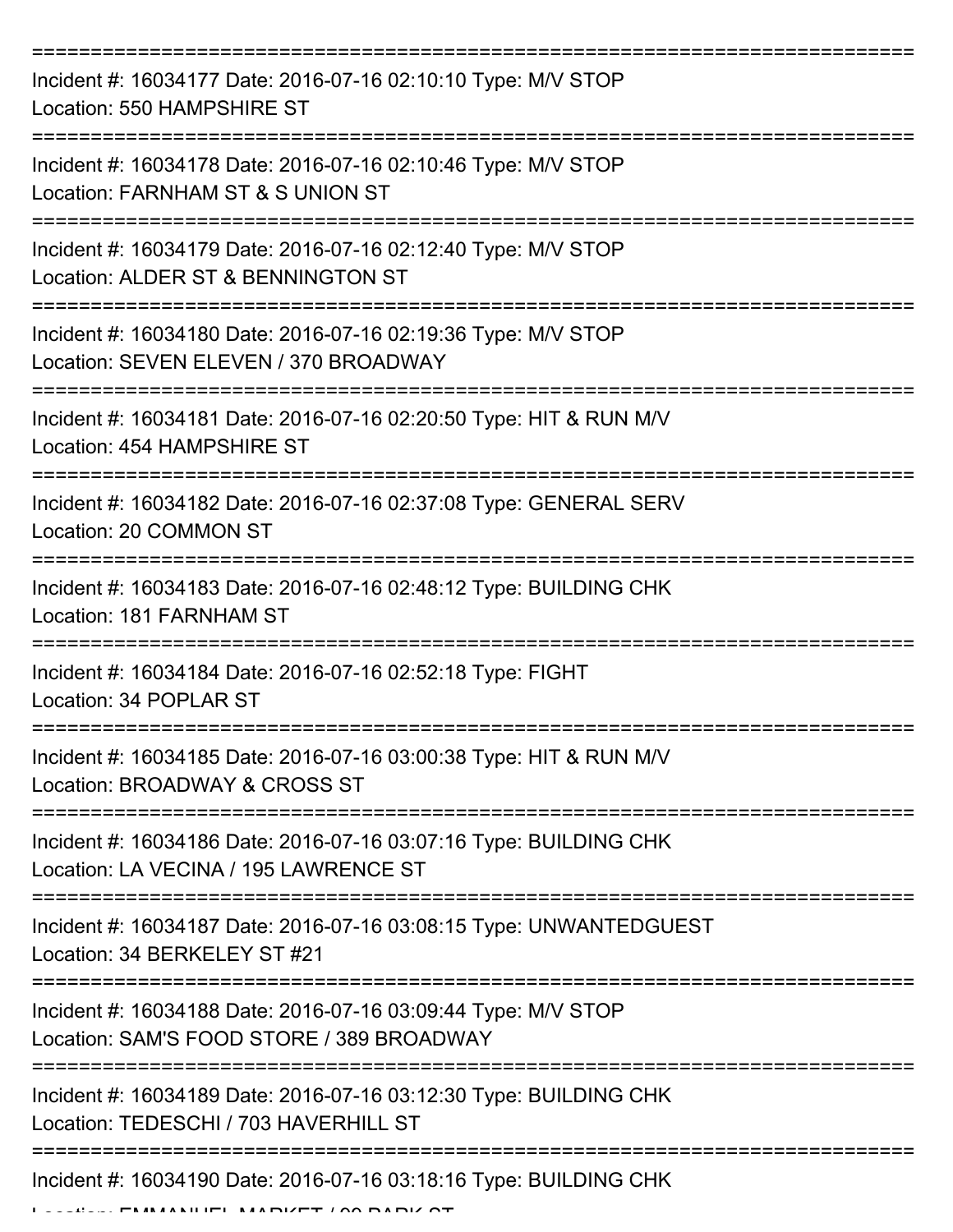| Incident #: 16034191 Date: 2016-07-16 03:22:32 Type: M/V STOP<br>Location: 700 ESSEX ST                               |
|-----------------------------------------------------------------------------------------------------------------------|
| Incident #: 16034192 Date: 2016-07-16 03:24:50 Type: M/V STOP<br>Location: LAWRENCE MEAT COMPANY / 264 LOWELL ST      |
| Incident #: 16034193 Date: 2016-07-16 03:29:43 Type: ALARMS<br>Location: PAULA VENTURA RESD. / 99 ALLSTON ST          |
| Incident #: 16034194 Date: 2016-07-16 03:40:34 Type: UNWANTEDGUEST<br>Location: DENNYS / 160 WINTHROP AV              |
| Incident #: 16034195 Date: 2016-07-16 03:44:07 Type: BUILDING CHK<br>Location: SPANISH BAPTIST CHURCH / 492 LOWELL ST |
| Incident #: 16034196 Date: 2016-07-16 03:48:31 Type: M/V STOP<br>Location: DUNKIN DONUTS / 99 WINTHROP AV             |
| Incident #: 16034197 Date: 2016-07-16 03:51:59 Type: M/V STOP<br>Location: HAVERHILL ST & JACKSON ST                  |
| Incident #: 16034198 Date: 2016-07-16 03:54:18 Type: M/V STOP<br>Location: 490 RIVERSIDE DR                           |
| Incident #: 16034199 Date: 2016-07-16 04:01:50 Type: B&E/MV/PAST<br>Location: GARDEN ST & NEWBURY ST                  |
| Incident #: 16034200 Date: 2016-07-16 04:14:35 Type: MEDIC SUPPORT<br>Location: 90 LOWELL ST                          |
| Incident #: 16034201 Date: 2016-07-16 04:21:03 Type: SUS PERS/MV<br>Location: DUNKIN DONUTS / 123 LAWRENCE ST         |
| Incident #: 16034202 Date: 2016-07-16 04:49:24 Type: STOL/MV/PAS<br>Location: 157 JACKSON ST                          |
| Incident #: 16034203 Date: 2016-07-16 05:03:53 Type: BUILDING CHK<br>Location: 181 FARNHAM ST                         |
| Incident #: 16034204 Date: 2016-07-16 05:06:23 Type: M/V STOP                                                         |

Location: ESSEY ST & FRANKLIN ST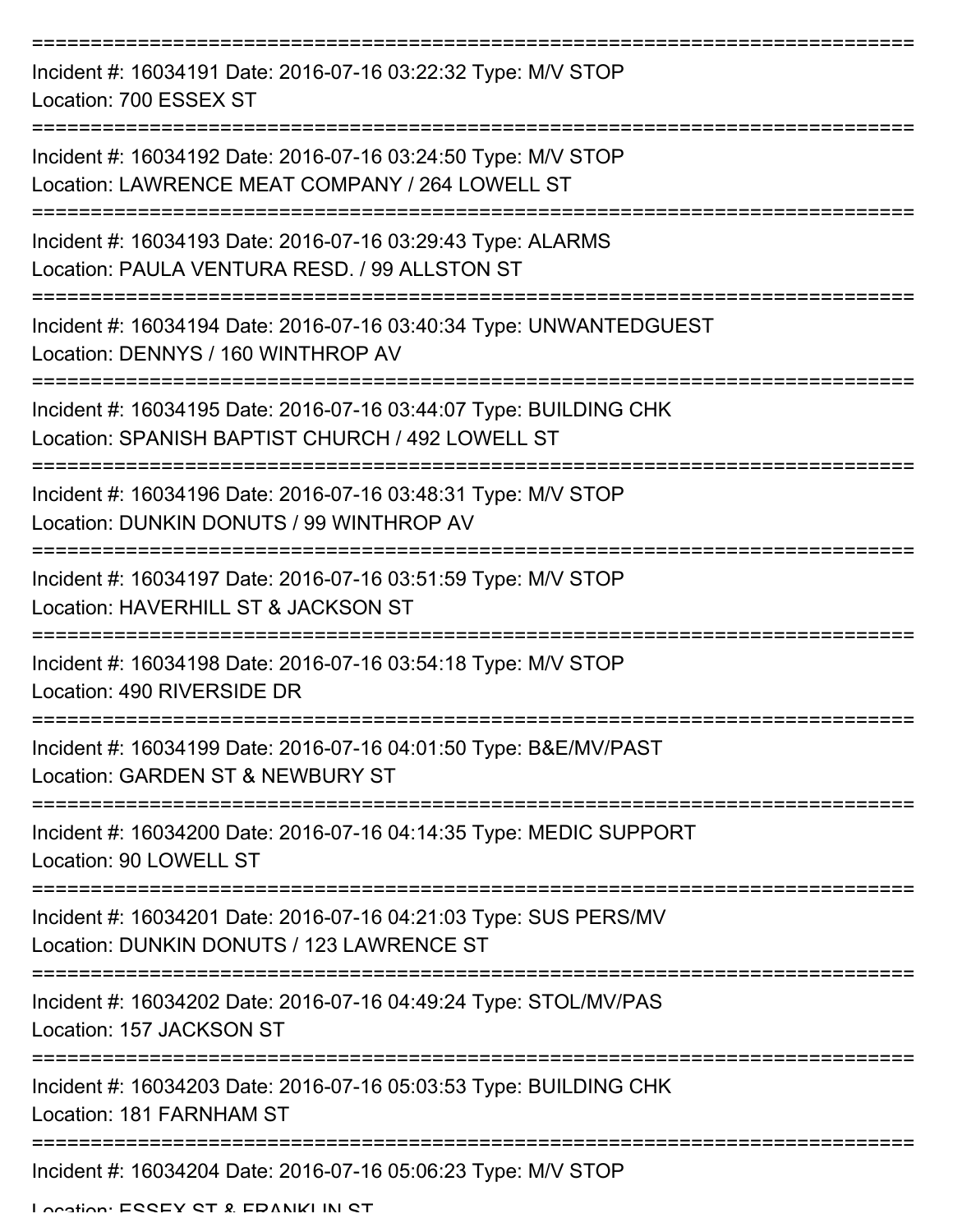| Incident #: 16034205 Date: 2016-07-16 06:58:04 Type: AUTO ACC/NO PI<br>Location: 191 NEWBURY ST                                      |
|--------------------------------------------------------------------------------------------------------------------------------------|
| Incident #: 16034206 Date: 2016-07-16 07:30:55 Type: MEDIC SUPPORT<br>Location: 68 HAMPSHIRE ST FL 2                                 |
| Incident #: 16034207 Date: 2016-07-16 07:41:23 Type: M/V STOP<br>Location: MT VERNON ST & RIDGEWOOD LN<br>====================       |
| Incident #: 16034208 Date: 2016-07-16 07:43:06 Type: PARK & WALK<br>Location: BROADWAY & HAVERHILL ST                                |
| Incident #: 16034209 Date: 2016-07-16 08:16:54 Type: ALARM/BURG<br>Location: CITY HALL / 200 COMMON ST                               |
| Incident #: 16034210 Date: 2016-07-16 08:21:05 Type: M/V STOP<br><b>Location: CANAL ST</b>                                           |
| ===================================<br>Incident #: 16034211 Date: 2016-07-16 08:57:59 Type: HIT & RUN M/V<br>Location: 215 MARKET ST |
| Incident #: 16034212 Date: 2016-07-16 09:01:54 Type: MEDIC SUPPORT<br>Location: 2 WASHINGTON ST FL 2                                 |
| Incident #: 16034215 Date: 2016-07-16 09:09:04 Type: ROBBERY ARMED<br>Location: LAWRENCE ST & PARK ST                                |
| Incident #: 16034214 Date: 2016-07-16 09:10:28 Type: MEDIC SUPPORT<br>Location: 73 HAVERHILL ST FL 2                                 |
| Incident #: 16034213 Date: 2016-07-16 09:11:18 Type: DISTURBANCE<br>Location: 54 KENDALL ST                                          |
| Incident #: 16034216 Date: 2016-07-16 09:21:37 Type: LOST PROPERTY<br>Location: 39 GORHAM ST                                         |
| Incident #: 16034217 Date: 2016-07-16 09:47:20 Type: M/V STOP<br>Location: BOXFORD ST & WINTHROP AV                                  |
| Incident #: 16034218 Date: 2016-07-16 09:48:28 Type: M/V STOP<br>Location: DOVEODD CT & WILLITUDOD AV                                |

Location: BOXFORD ST & WINTHROP AV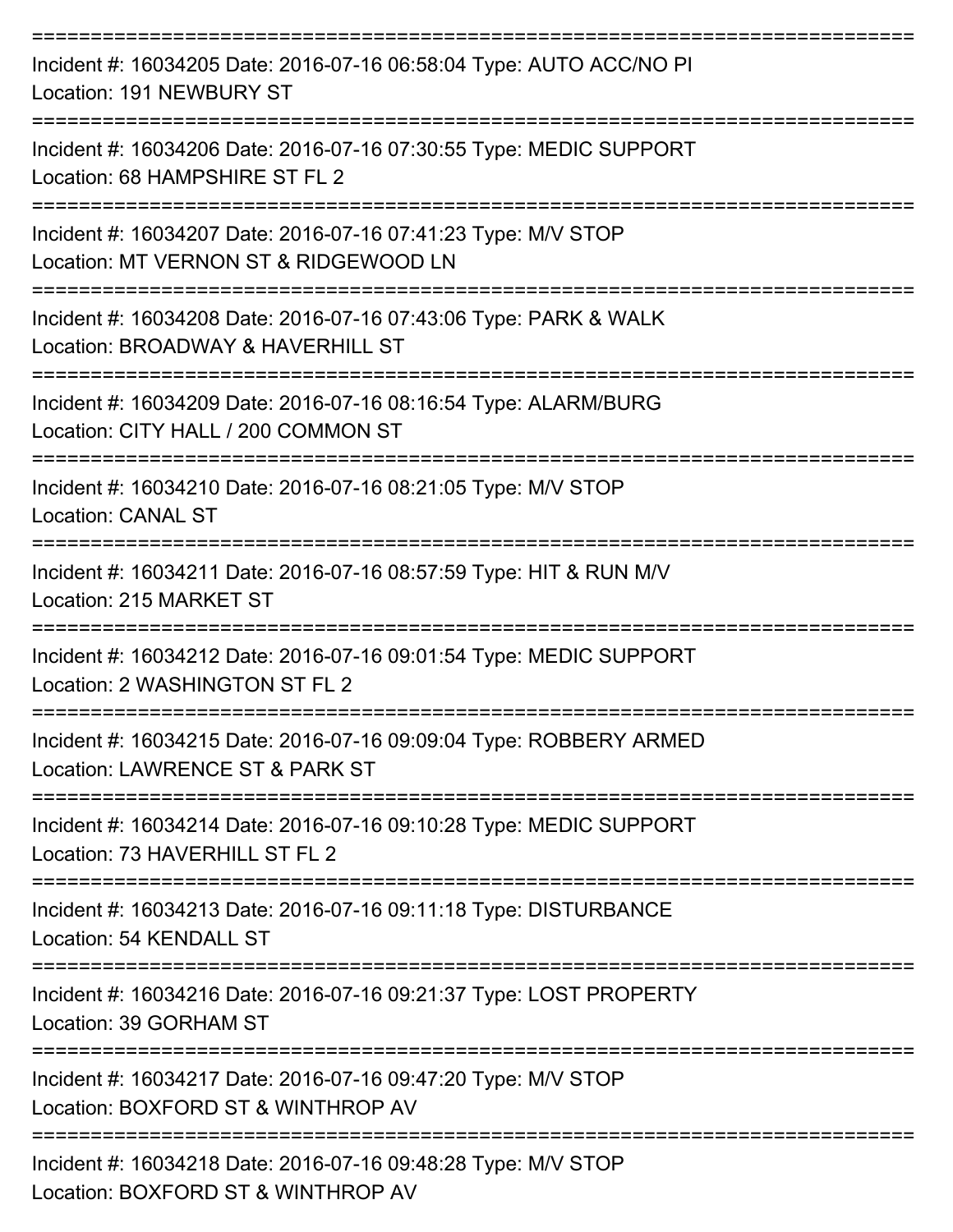| Incident #: 16034219 Date: 2016-07-16 09:51:21 Type: LOUD NOISE<br>Location: 244 BROADWAY                                                                                       |
|---------------------------------------------------------------------------------------------------------------------------------------------------------------------------------|
| Incident #: 16034220 Date: 2016-07-16 09:53:53 Type: HIT & RUN M/V<br>Location: BIG N' BEEFY / 415 BROADWAY                                                                     |
| Incident #: 16034221 Date: 2016-07-16 09:55:45 Type: DISTURBANCE<br>Location: 345 BROADWAY                                                                                      |
| Incident #: 16034222 Date: 2016-07-16 10:08:59 Type: ROBBERY ARMED<br>Location: 203 LAWRENCE ST                                                                                 |
| Incident #: 16034223 Date: 2016-07-16 10:16:17 Type: M/V STOP<br>Location: BRADFORD ST & FRANKLIN ST                                                                            |
| Incident #: 16034224 Date: 2016-07-16 10:19:10 Type: M/V STOP<br>Location: S UNION ST & WINTHROP AV                                                                             |
| Incident #: 16034225 Date: 2016-07-16 10:26:12 Type: ALARM/BURG<br>Location: NEW ENGLAND METHODIST CHURCH / 276 ESSEX ST<br>==================================<br>============= |
| Incident #: 16034226 Date: 2016-07-16 10:44:58 Type: MAL DAMAGE<br>Location: 321 HAMPSHIRE ST                                                                                   |
| Incident #: 16034227 Date: 2016-07-16 10:46:05 Type: MAL DAMAGE<br>Location: 311 WATER ST                                                                                       |
| Incident #: 16034228 Date: 2016-07-16 10:58:59 Type: UNWANTEDGUEST<br>Location: 46 PARK ST                                                                                      |
| Incident #: 16034229 Date: 2016-07-16 11:14:43 Type: M/V STOP<br>Location: 294 LAWRENCE ST                                                                                      |
| =================<br>Incident #: 16034230 Date: 2016-07-16 11:38:20 Type: LOST PROPERTY<br>Location: 21 SARGENT ST                                                              |
| Incident #: 16034231 Date: 2016-07-16 11:43:04 Type: NOISE ORD<br>Location: 14 E PLATT ST                                                                                       |
| Incident #: 16034232 Date: 2016-07-16 11:56:04 Type: MEDIC SUPPORT<br>Location: 198 ESSEX ST                                                                                    |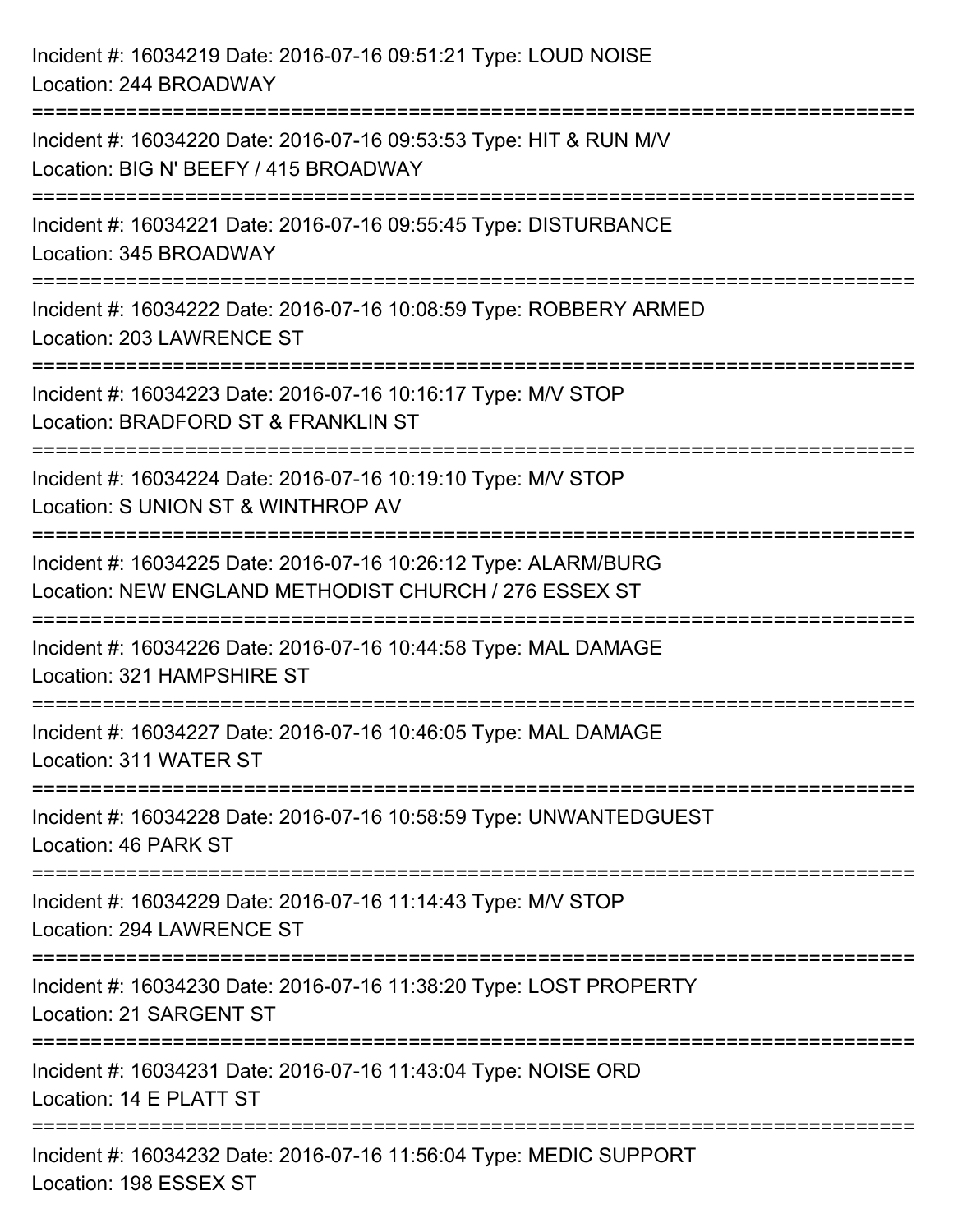| Incident #: 16034233 Date: 2016-07-16 11:58:41 Type: MEDIC SUPPORT<br>Location: 6 GORHAM ST                                                               |
|-----------------------------------------------------------------------------------------------------------------------------------------------------------|
| Incident #: 16034234 Date: 2016-07-16 12:01:29 Type: SUS PERS/MV<br>Location: GUILMETTE SCHOOL / 80 BODWELL ST                                            |
| Incident #: 16034235 Date: 2016-07-16 12:17:33 Type: M/V STOP<br>Location: 153 E HAVERHILL ST<br>:===============================                         |
| Incident #: 16034236 Date: 2016-07-16 12:26:57 Type: MISSING PERS<br>Location: 102 CHESTER ST                                                             |
| Incident #: 16034237 Date: 2016-07-16 12:31:44 Type: SHOPLIFTING<br>Location: 205 S BROADWAY                                                              |
| Incident #: 16034238 Date: 2016-07-16 12:46:21 Type: GENERAL SERV<br>Location: 47 MAY ST                                                                  |
| Incident #: 16034239 Date: 2016-07-16 12:55:26 Type: FIRE<br>Location: 414 COMMON ST                                                                      |
| Incident #: 16034240 Date: 2016-07-16 12:56:17 Type: MEDIC SUPPORT<br>Location: BRADFORD ST & BROADWAY                                                    |
| Incident #: 16034241 Date: 2016-07-16 13:02:15 Type: A&B PAST<br>Location: 29 WEST ST                                                                     |
| Incident #: 16034242 Date: 2016-07-16 13:06:47 Type: ALARM/BURG<br>Location: NEW ENGLAND METHODIST CHURCH / 276 ESSEX ST<br>----------------------------- |
| ------------------------------<br>Incident #: 16034243 Date: 2016-07-16 13:08:12 Type: NOISE ORD<br>Location: 436 HOWARD ST                               |
| Incident #: 16034244 Date: 2016-07-16 13:09:47 Type: M/V STOP<br>Location: 491 BROADWAY                                                                   |
| Incident #: 16034246 Date: 2016-07-16 13:22:10 Type: MEDIC SUPPORT<br>Location: 241 ANDOVER ST FL 1                                                       |
| Incident #: 16034245 Date: 2016-07-16 13:22:54 Type: MEDIC SUPPORT<br>Location: 241 ANDOVER ST FL 1                                                       |

===========================================================================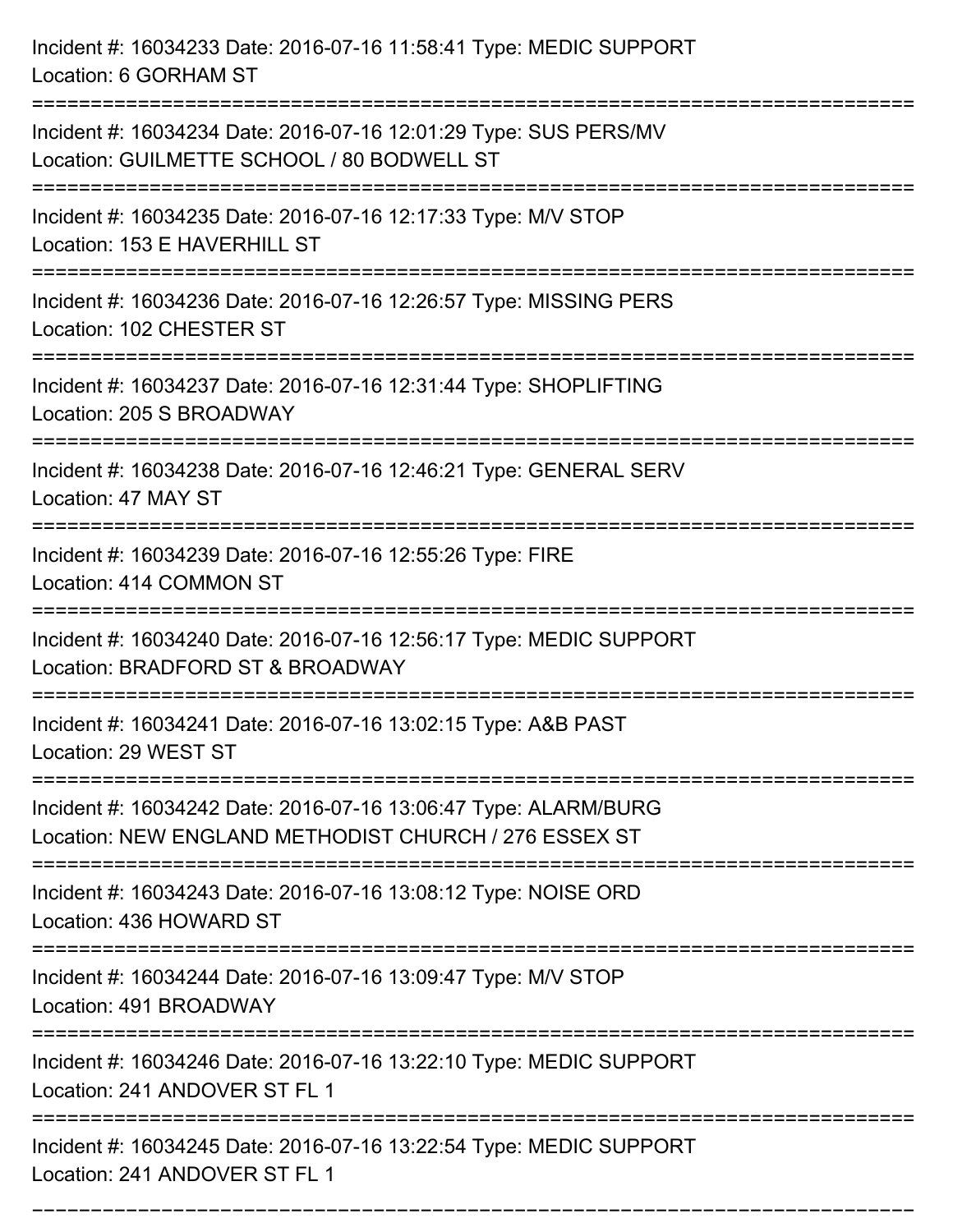| Incident #: 16034247 Date: 2016-07-16 13:27:42 Type: M/V STOP<br>Location: BROADWAY & LOWELL ST<br>===============                  |
|-------------------------------------------------------------------------------------------------------------------------------------|
| Incident #: 16034248 Date: 2016-07-16 13:34:42 Type: LOUD NOISE<br>Location: 41 TEXAS AV                                            |
| Incident #: 16034249 Date: 2016-07-16 13:50:49 Type: HIT & RUN M/V<br>Location: 14 HANCOCK ST<br>-----------------------------      |
| Incident #: 16034250 Date: 2016-07-16 13:51:34 Type: RECOV/STOL/MV<br>Location: 193 BRUCE<br>:===================================== |
| Incident #: 16034251 Date: 2016-07-16 13:55:35 Type: LOCKOUT<br>Location: 505 BROADWAY                                              |
| Incident #: 16034252 Date: 2016-07-16 13:56:05 Type: CK WELL BEING<br>Location: 133 ABBOTT ST                                       |
| Incident #: 16034254 Date: 2016-07-16 13:58:55 Type: KEEP PEACE<br>Location: 143 BERKELEY ST                                        |
| Incident #: 16034253 Date: 2016-07-16 14:02:02 Type: MV/BLOCKING<br>Location: 131 EXCHANGE ST                                       |
| Incident #: 16034255 Date: 2016-07-16 14:04:13 Type: RECOV/STOL/MV<br>Location: MARBLE AV & TEXAS AV                                |
| Incident #: 16034256 Date: 2016-07-16 14:09:16 Type: UNKNOWN PROB<br>Location: 41 ANDOVER ST                                        |
| Incident #: 16034257 Date: 2016-07-16 14:24:35 Type: M/V STOP<br>Location: ANDOVER ST & PHILLIPS ST                                 |
| Incident #: 16034258 Date: 2016-07-16 14:36:23 Type: ALARM/BURG<br>Location: FLOWING RIVER CHURCH / 530 BROADWAY                    |
| Incident #: 16034259 Date: 2016-07-16 14:37:45 Type: UNKNOWN PROB<br>Location: 12 BOURQUE ST                                        |
| Incident #: 16034260 Date: 2016-07-16 14:37:56 Type: MEDIC SUPPORT<br>Location: 2 WASHINGTON ST FL 1ST                              |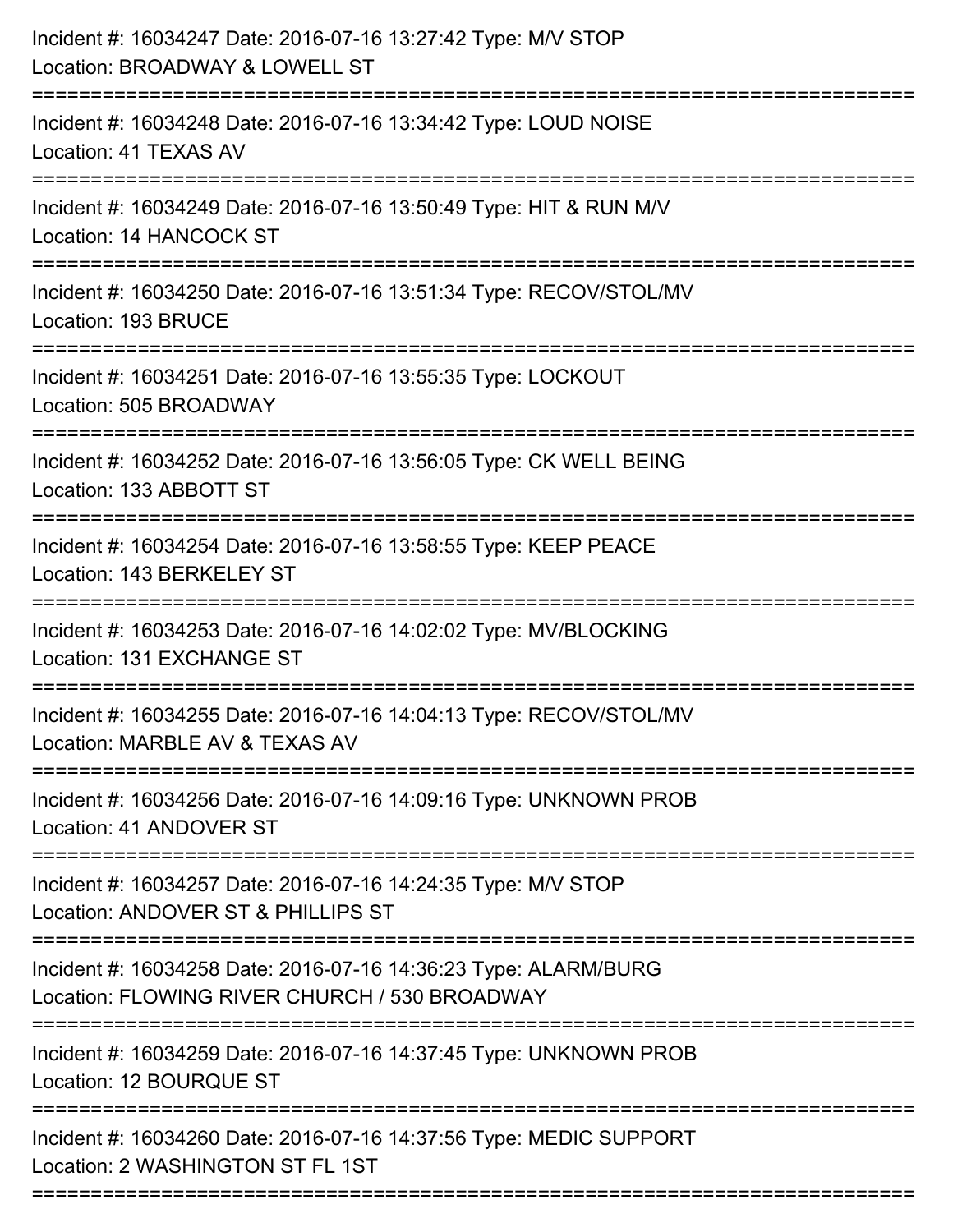| ======================<br>Incident #: 16034262 Date: 2016-07-16 14:47:17 Type: M/V STOP<br>Location: 169 LAWRENCE ST                                 |
|------------------------------------------------------------------------------------------------------------------------------------------------------|
| Incident #: 16034263 Date: 2016-07-16 14:50:11 Type: DRUG VIO<br>Location: 17 WALNUT ST                                                              |
| Incident #: 16034264 Date: 2016-07-16 15:03:27 Type: MEDIC SUPPORT<br>Location: 340 METHUEN ST                                                       |
| Incident #: 16034265 Date: 2016-07-16 15:06:15 Type: ROBBERY UNARM<br>Location: 226-228 PHILLIPS                                                     |
| Incident #: 16034266 Date: 2016-07-16 15:14:05 Type: UNKNOWN PROB<br>Location: 356 JACKSON ST                                                        |
| Incident #: 16034268 Date: 2016-07-16 15:21:40 Type: ALARM/BURG<br>Location: RESD: HERNANDEZ / 69 BIGELOW ST<br>==================================== |
| Incident #: 16034267 Date: 2016-07-16 15:21:40 Type: ALARM/BURG<br>Location: COMMUNITY WORKS / 168 NEWBURY ST                                        |
| Incident #: 16034269 Date: 2016-07-16 15:30:43 Type: M/V STOP<br>Location: 49 BRADFORD ST                                                            |
| Incident #: 16034270 Date: 2016-07-16 15:39:51 Type: ANIMAL COMPL<br>Location: 465 S BROADWAY                                                        |
| Incident #: 16034271 Date: 2016-07-16 15:46:19 Type: AUTO ACC/NO PI<br>Location: 199 BOXFORD ST                                                      |
| ======================<br>Incident #: 16034272 Date: 2016-07-16 16:04:53 Type: A&B D/W PAST<br>Location: WALK IN / 27 BYRON AV                       |
| Incident #: 16034273 Date: 2016-07-16 16:12:02 Type: UNWANTEDGUEST<br>Location: 50 OAK ST                                                            |
| Incident #: 16034274 Date: 2016-07-16 16:13:11 Type: SUS PERS/MV<br>Location: ERVING AV & WALNUT ST                                                  |

Incident #: 16034275 Date: 2016 07 16 16:17:43 Type: A&B PAST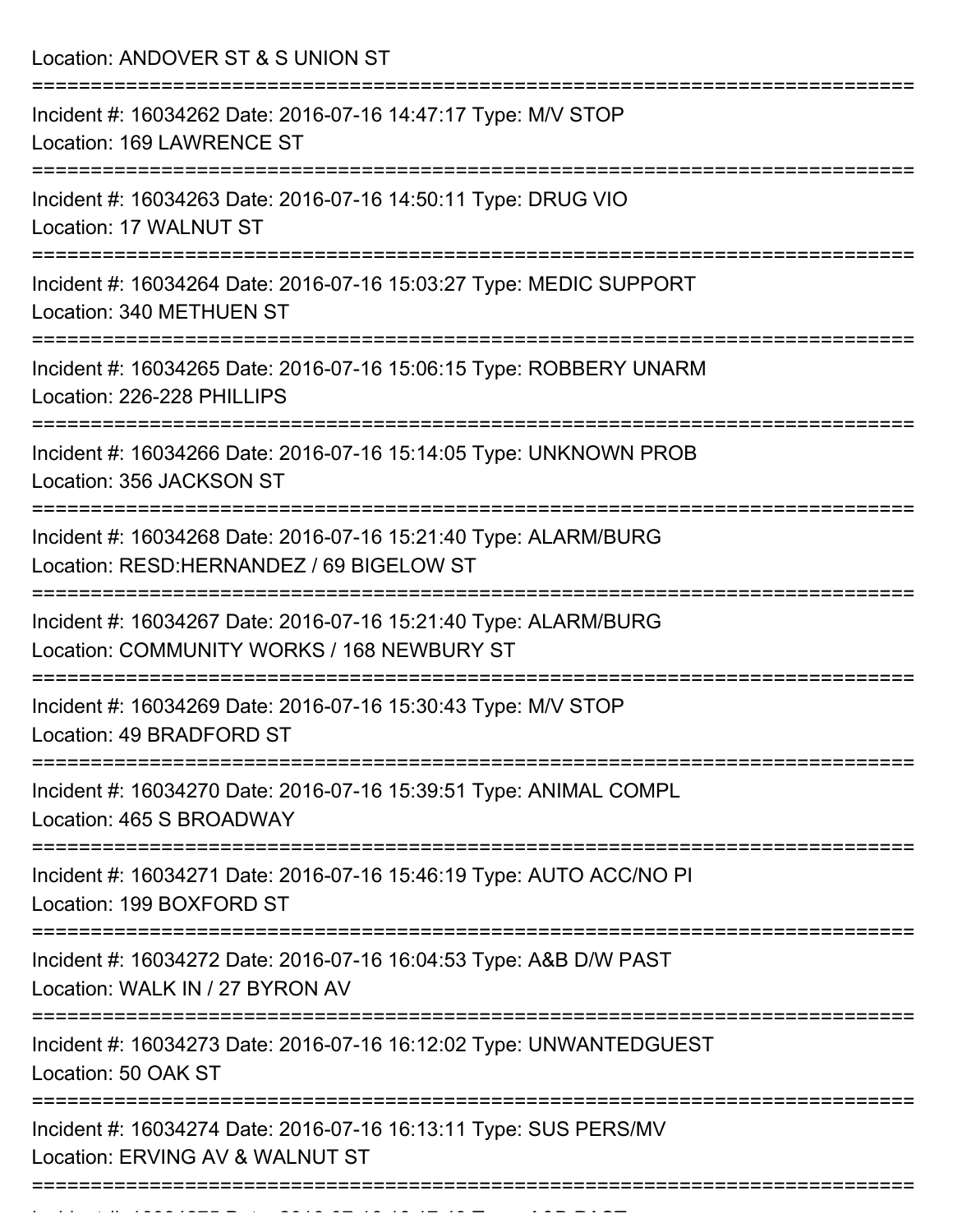Location: WALK IN / 163 UNION ST

| Incident #: 16034277 Date: 2016-07-16 16:21:23 Type: NOTIFICATION<br>Location: 12 WOODLAND STREET                |
|------------------------------------------------------------------------------------------------------------------|
| Incident #: 16034276 Date: 2016-07-16 16:25:25 Type: A&B D/W PAST<br>Location: WALK IN / FITZ ST & LAWRENCE ST   |
| Incident #: 16034278 Date: 2016-07-16 16:40:11 Type: M/V STOP<br>Location: 285 LOWELL ST                         |
| Incident #: 16034279 Date: 2016-07-16 16:56:31 Type: NOISE ORD<br>Location: 36 CANTON ST                         |
| Incident #: 16034280 Date: 2016-07-16 17:12:02 Type: ALARMS<br>Location: WHITTEMORE PERLITE CO INC / 30 GLENN ST |
| Incident #: 16034282 Date: 2016-07-16 17:18:07 Type: CK WELL BEING<br>Location: 27 SUMMIT AV #4                  |
| Incident #: 16034281 Date: 2016-07-16 17:18:24 Type: AUTO ACC/NO PI<br>Location: MAY ST                          |
| Incident #: 16034283 Date: 2016-07-16 17:33:19 Type: M/V STOP<br>Location: 66 ELM ST                             |
| Incident #: 16034284 Date: 2016-07-16 17:41:03 Type: NOISE ORD<br>Location: 86-88 EUTAW ST                       |
| Incident #: 16034285 Date: 2016-07-16 17:46:52 Type: ALARMS<br>Location: CSI / 78 STATE ST                       |
| Incident #: 16034286 Date: 2016-07-16 17:50:59 Type: FIRE<br>Location: 58 SUMMER ST FL 2                         |
| Incident #: 16034287 Date: 2016-07-16 17:56:13 Type: FIGHT<br><b>Location: 6 BENNINGTON ST</b>                   |
| Incident #: 16034288 Date: 2016-07-16 18:00:09 Type: NEIGHBOR PROB<br>Location: 28 BODWELL ST                    |
|                                                                                                                  |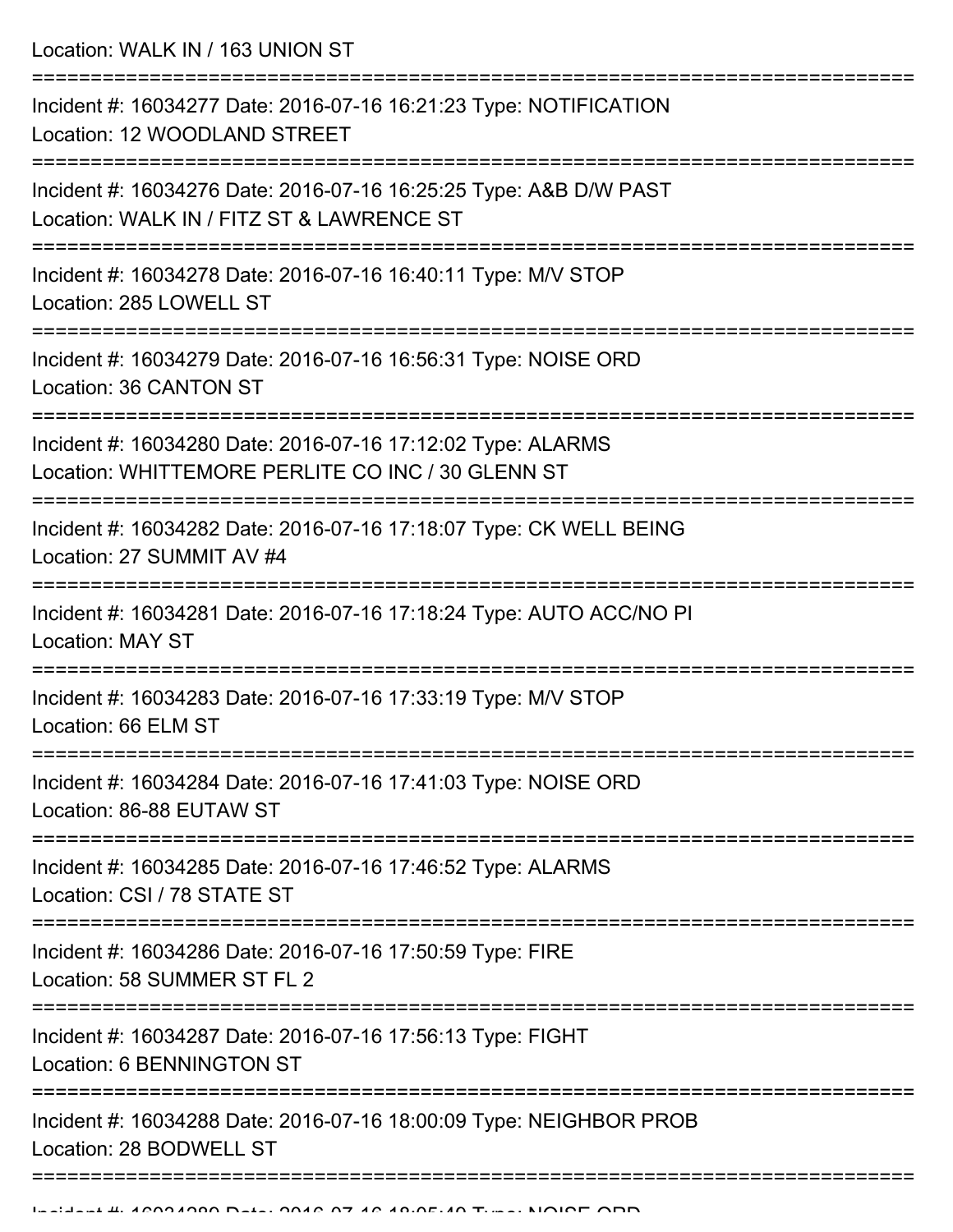Location: 257 BROADWAY =========================================================================== Incident #: 16034290 Date: 2016-07-16 18:07:14 Type: GENERAL SERV Location: 296 HOWARD ST =========================================================================== Incident #: 16034291 Date: 2016-07-16 18:27:01 Type: M/V STOP Location: MARSTON ST & PROSPECT ST =========================================================================== Incident #: 16034292 Date: 2016-07-16 18:28:15 Type: LARCENY/PAST Location: 320 S BROADWAY =========================================================================== Incident #: 16034293 Date: 2016-07-16 18:41:29 Type: SUS PERS/MV Location: CURRIER ST & WILMOT ST =========================================================================== Incident #: 16034294 Date: 2016-07-16 18:50:04 Type: HIT & RUN M/V Location: 116 HAVERHILL ST =========================================================================== Incident #: 16034295 Date: 2016-07-16 18:51:27 Type: DISTURBANCE Location: 15 HALL ST =========================================================================== Incident #: 16034296 Date: 2016-07-16 18:51:53 Type: NOISE ORD Location: 495 LOWELL ST =========================================================================== Incident #: 16034297 Date: 2016-07-16 18:52:49 Type: NOISE ORD Location: 19 TRINITY ST =========================================================================== Incident #: 16034298 Date: 2016-07-16 19:02:40 Type: M/V STOP Location: ARLITT CT & MONMOUTH ST =========================================================================== Incident #: 16034299 Date: 2016-07-16 19:02:58 Type: NOISE ORD Location: 71 ELM ST =========================================================================== Incident #: 16034300 Date: 2016-07-16 19:09:29 Type: SUS PERS/MV Location: 4 LEXINGTON ST =========================================================================== Incident #: 16034301 Date: 2016-07-16 19:11:40 Type: M/V STOP Location: ARLITT CT & MONMOUTH ST =========================================================================== Incident #: 16034302 Date: 2016-07-16 19:17:25 Type: NOISE ORD Location: 1006 ESSEX ST ===========================================================================

Incident #: 16034303 Date: 2016-07-16 19:35:46 Type: FIRE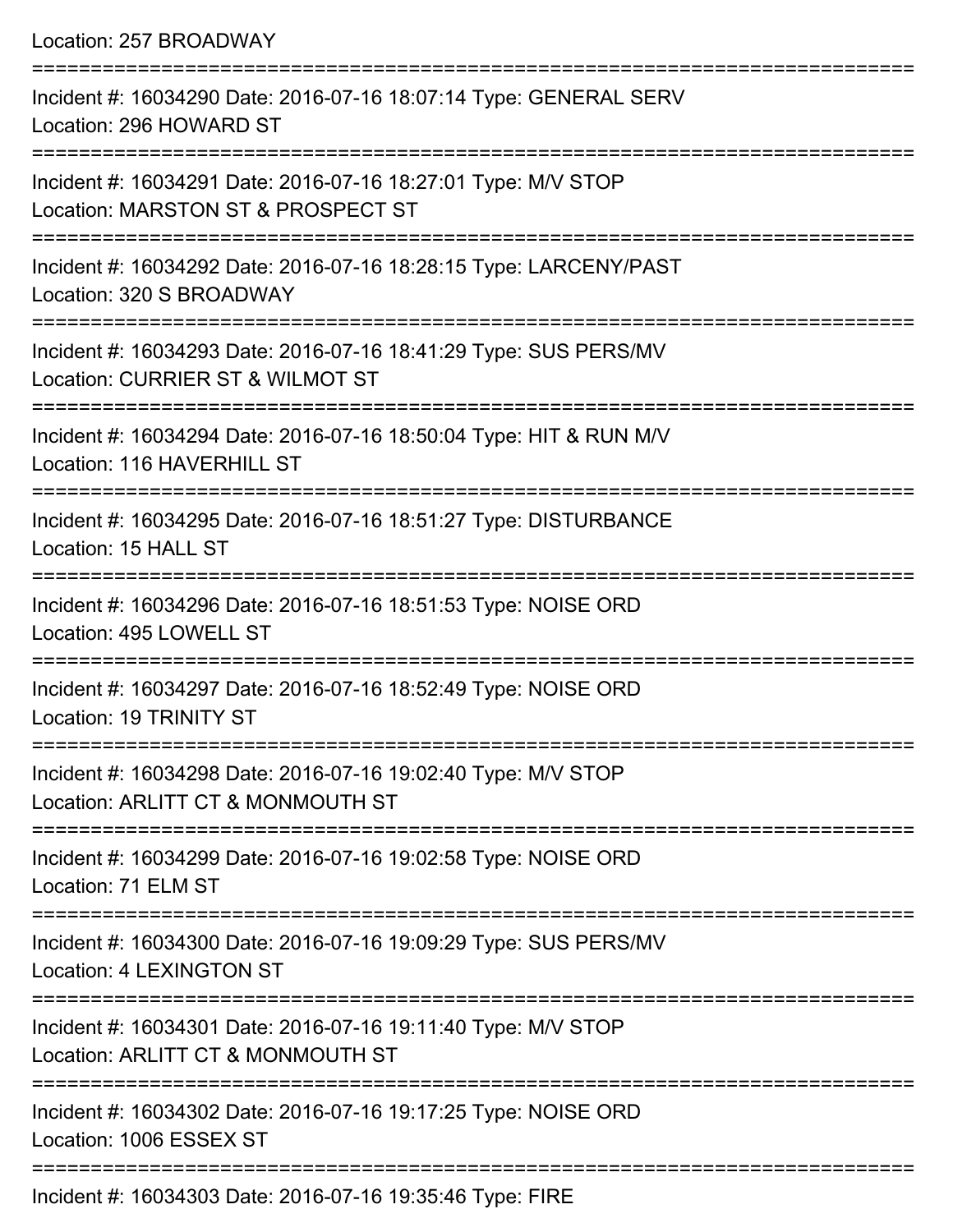| Incident #: 16034304 Date: 2016-07-16 19:37:39 Type: A&B PAST<br>Location: 66 SALEM ST                                                   |
|------------------------------------------------------------------------------------------------------------------------------------------|
| Incident #: 16034305 Date: 2016-07-16 19:41:47 Type: NOISE ORD<br>Location: ALDER ST & WILLOW ST                                         |
| Incident #: 16034306 Date: 2016-07-16 19:43:58 Type: FRAUD<br>Location: 52 CROSBY ST                                                     |
| Incident #: 16034307 Date: 2016-07-16 19:45:44 Type: DISTURBANCE<br>Location: BROOKFIELD ST & DRACUT ST                                  |
| Incident #: 16034308 Date: 2016-07-16 19:49:34 Type: ALARMS<br>Location: RESD: ALEXI VEGA / 14 CORNISH RD                                |
| Incident #: 16034309 Date: 2016-07-16 20:01:28 Type: NOISE ORD<br>Location: HAFFNER'S GAS STATION / 69 PARKER ST<br>-------------------- |
| Incident #: 16034310 Date: 2016-07-16 20:01:53 Type: NOISE ORD<br>Location: 121 ARLINGTON ST                                             |
| Incident #: 16034311 Date: 2016-07-16 20:06:29 Type: NOISE ORD<br>Location: 2-4 MAY ST                                                   |
| Incident #: 16034312 Date: 2016-07-16 20:07:58 Type: SUS PERS/MV<br>Location: BURKE ST & EVERETT ST                                      |
| Incident #: 16034313 Date: 2016-07-16 20:20:27 Type: MAL DAMAGE<br>Location: AMES ST & WATER ST                                          |
| Incident #: 16034314 Date: 2016-07-16 20:20:53 Type: NOISE ORD<br>Location: 41 TEXAS AV                                                  |
| ---------------------<br>Incident #: 16034315 Date: 2016-07-16 20:22:37 Type: M/V STOP<br>Location: LAWRENCE ST & MYRTLE ST              |
| Incident #: 16034316 Date: 2016-07-16 20:38:25 Type: M/V STOP<br>Location: FRONT ST & S BROADWAY                                         |
| Incident #: 16034317 Date: 2016-07-16 20:41:27 Type: M/V STOP                                                                            |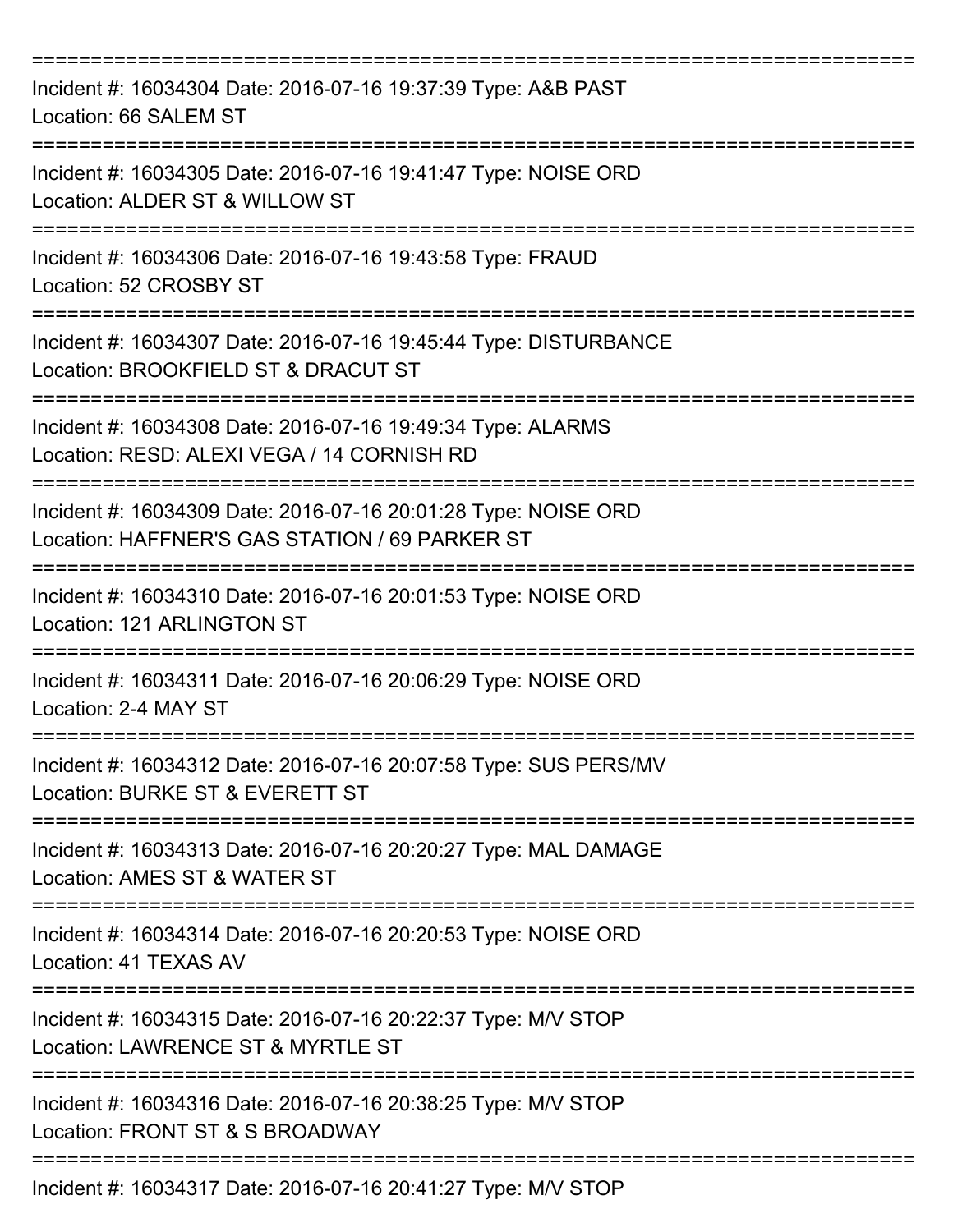| Incident #: 16034318 Date: 2016-07-16 20:41:58 Type: SUS PERS/MV<br>Location: 76 AMHERST ST                                                  |
|----------------------------------------------------------------------------------------------------------------------------------------------|
| Incident #: 16034319 Date: 2016-07-16 20:44:38 Type: HIT & RUN M/V<br>Location: 113 SPRUCE ST                                                |
| Incident #: 16034320 Date: 2016-07-16 20:46:58 Type: UNWANTEDGUEST<br>Location: 17 WASHINGTON ST FL 1                                        |
| Incident #: 16034321 Date: 2016-07-16 20:48:42 Type: NOISE ORD<br>Location: 10 SAUNDERS ST                                                   |
| Incident #: 16034322 Date: 2016-07-16 20:50:11 Type: ASSIST FIRE<br>Location: HENNESSEY SCHOOL / 122 HANCOCK ST<br>========================= |
| Incident #: 16034323 Date: 2016-07-16 20:55:58 Type: NOISE ORD<br>Location: 425 MARKET ST                                                    |
| Incident #: 16034324 Date: 2016-07-16 21:06:36 Type: 911 HANG UP<br>Location: HIGGINS STATE POOL / 180 CRAWFORD ST                           |
| Incident #: 16034325 Date: 2016-07-16 21:06:42 Type: UNWANTEDGUEST<br>Location: 25 BEACONSFIELD ST                                           |
| Incident #: 16034326 Date: 2016-07-16 21:12:16 Type: NOISE ORD<br>Location: 58 NESMITH ST                                                    |
| Incident #: 16034327 Date: 2016-07-16 21:14:02 Type: NOISE ORD<br>Location: CRESCENT ST & FOREST ST                                          |
| Incident #: 16034328 Date: 2016-07-16 21:16:03 Type: HIT & RUN M/V<br>Location: HAMPSHIRE ST & LOWELL ST                                     |
| Incident #: 16034329 Date: 2016-07-16 21:17:25 Type: NOISE ORD<br>Location: 118 NEWTON ST                                                    |
| Incident #: 16034330 Date: 2016-07-16 21:19:05 Type: NOISE ORD<br>Location: CAMELLA TEOLI WY & JACKSON ST                                    |
| Incident #: 16034331 Date: 2016-07-16 21:27:10 Type: NOISE ORD                                                                               |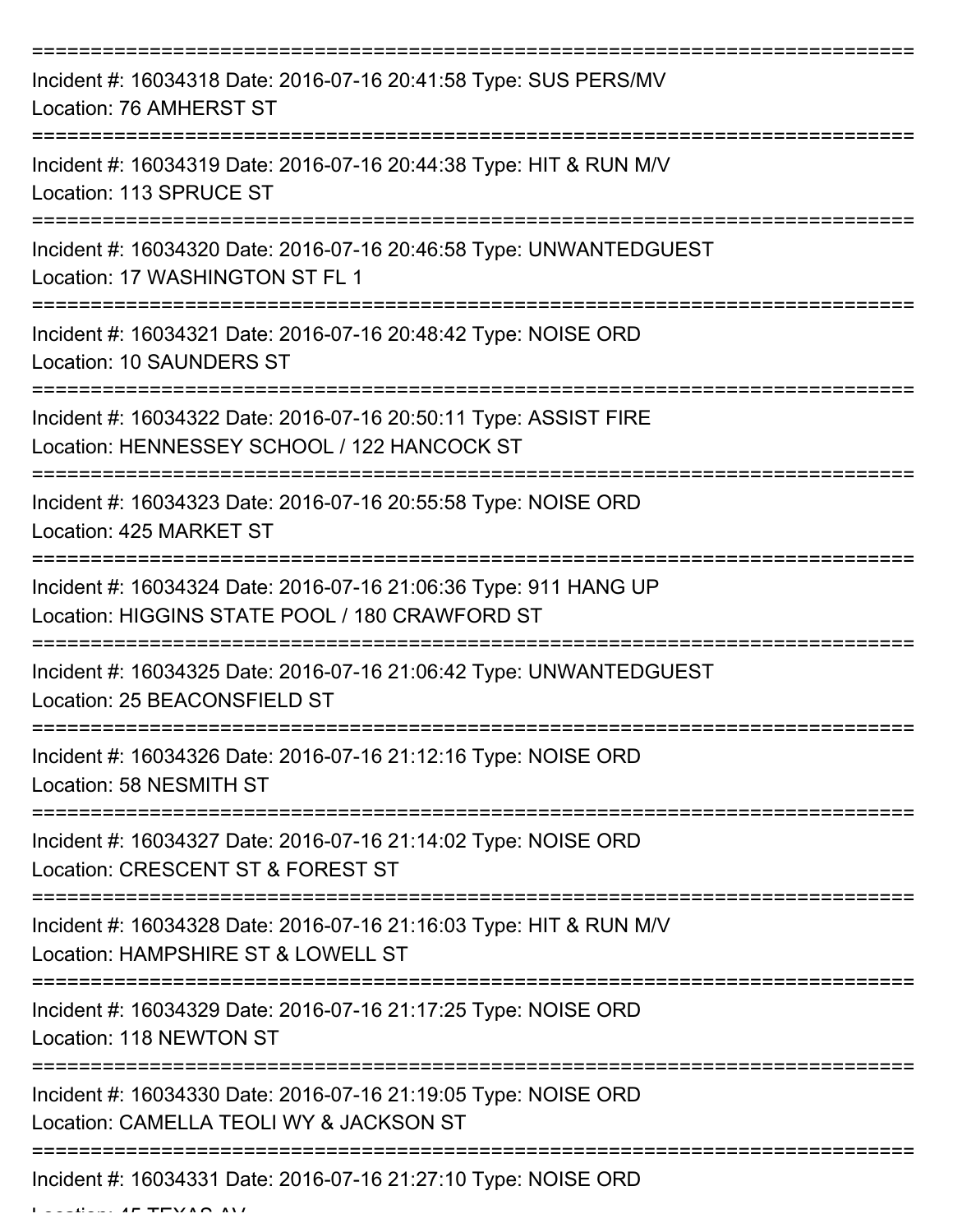| Incident #: 16034332 Date: 2016-07-16 21:32:42 Type: NOISE ORD<br>Location: 291 HIGH ST                          |
|------------------------------------------------------------------------------------------------------------------|
| Incident #: 16034333 Date: 2016-07-16 21:37:35 Type: NOISE ORD<br>Location: 32 CHESTER ST                        |
| Incident #: 16034334 Date: 2016-07-16 21:41:13 Type: MAN DOWN<br>Location: 46 TEXAS AV                           |
| Incident #: 16034335 Date: 2016-07-16 21:44:03 Type: MEDIC SUPPORT<br>Location: GAS & GO / 150 WINTHROP AV       |
| Incident #: 16034336 Date: 2016-07-16 21:46:13 Type: STOL/MV/PAS<br>Location: BROOK ST & UNION ST                |
| Incident #: 16034337 Date: 2016-07-16 21:50:26 Type: M/V STOP<br>Location: 69 PARKER ST<br>===================== |
| Incident #: 16034338 Date: 2016-07-16 21:51:26 Type: M/V STOP<br>Location: 69 PARKER ST                          |
| Incident #: 16034339 Date: 2016-07-16 21:52:07 Type: NOISE ORD<br>Location: 174 UNION ST                         |
| Incident #: 16034340 Date: 2016-07-16 21:52:15 Type: NOISE ORD<br>Location: 18-20 PLEASANT TER                   |
| Incident #: 16034341 Date: 2016-07-16 21:52:36 Type: M/V STOP<br>Location: DURSO AV & WINTHROP AV                |
| Incident #: 16034342 Date: 2016-07-16 21:53:21 Type: B&E/PAST<br>Location: 56 LEXINGTON ST                       |
| Incident #: 16034343 Date: 2016-07-16 21:54:46 Type: NOISE ORD<br>Location: 97 AMES ST                           |
| Incident #: 16034344 Date: 2016-07-16 22:10:36 Type: NOISE ORD<br>Location: 26 FOREST ST                         |
| -------------------------------------<br>Incident #: 16034345 Date: 2016-07-16 22:11:12 Type: NOISE ORD          |

Location: 24 DURHAM ST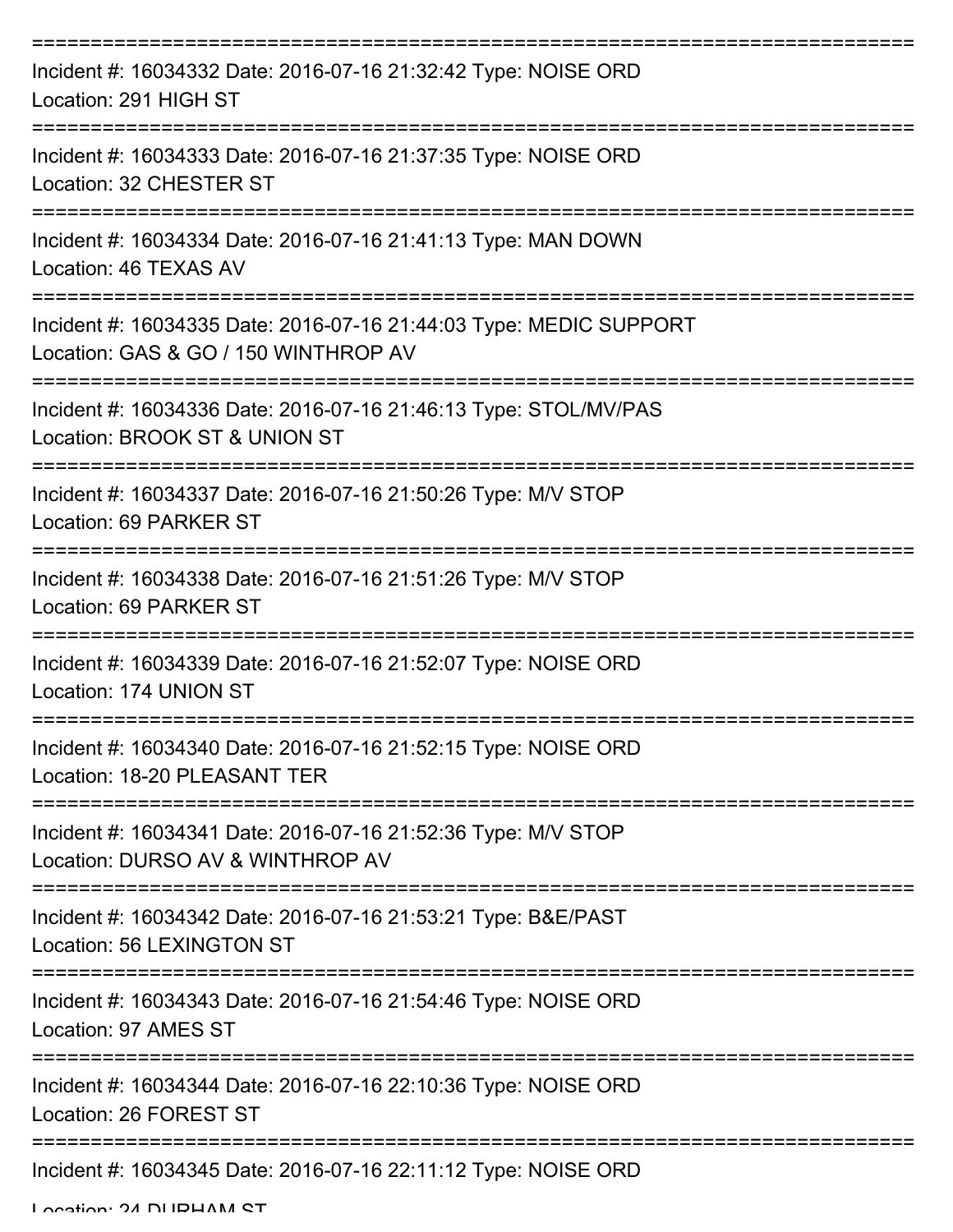| Incident #: 16034346 Date: 2016-07-16 22:12:07 Type: UNWANTEDGUEST<br>Location: 25 BEACONSFIELD ST                           |
|------------------------------------------------------------------------------------------------------------------------------|
| Incident #: 16034347 Date: 2016-07-16 22:24:41 Type: ASSSIT OTHER PD<br>Location: DUPLEX / 227 LAWRENCE ST                   |
| Incident #: 16034348 Date: 2016-07-16 22:35:13 Type: ROBBERY ARMED<br>Location: 55 DURSO AV                                  |
| Incident #: 16034349 Date: 2016-07-16 22:36:29 Type: NOISE ORD<br><b>Location: SUNSET AVE</b>                                |
| Incident #: 16034350 Date: 2016-07-16 22:40:11 Type: ANIMAL COMPL<br>Location: 153-155 BENNINGTON ST                         |
| Incident #: 16034351 Date: 2016-07-16 22:45:39 Type: CK WELL BEING<br>Location: 34 EASTON ST                                 |
| ----------------------<br>Incident #: 16034352 Date: 2016-07-16 22:47:13 Type: SUS PERS/MV<br>Location: ESSEX ST & MILTON ST |
| Incident #: 16034353 Date: 2016-07-16 22:49:10 Type: NOISE ORD<br>Location: BARBER SHOP / 138 S UNION ST                     |
| Incident #: 16034354 Date: 2016-07-16 22:49:56 Type: NOISE ORD<br>Location: BOWDOIN ST & BROOKFIELD ST                       |
| Incident #: 16034355 Date: 2016-07-16 22:52:28 Type: NOISE ORD<br>Location: HAMILTON ST & SUMNER AV                          |
| Incident #: 16034356 Date: 2016-07-16 22:54:36 Type: NOISE ORD<br>Location: PLEASE ADD NOTES / 24 DURHAM ST                  |
| Incident #: 16034357 Date: 2016-07-16 22:56:19 Type: KEEP PEACE<br>Location: 356 JACKSON ST                                  |
| Incident #: 16034358 Date: 2016-07-16 22:58:17 Type: NOISE ORD<br>Location: 155 EXCHANGE ST                                  |
| Incident #: 16034359 Date: 2016-07-16 22:58:52 Type: TOW/REPOSSED<br>Location: 27 ELM ST                                     |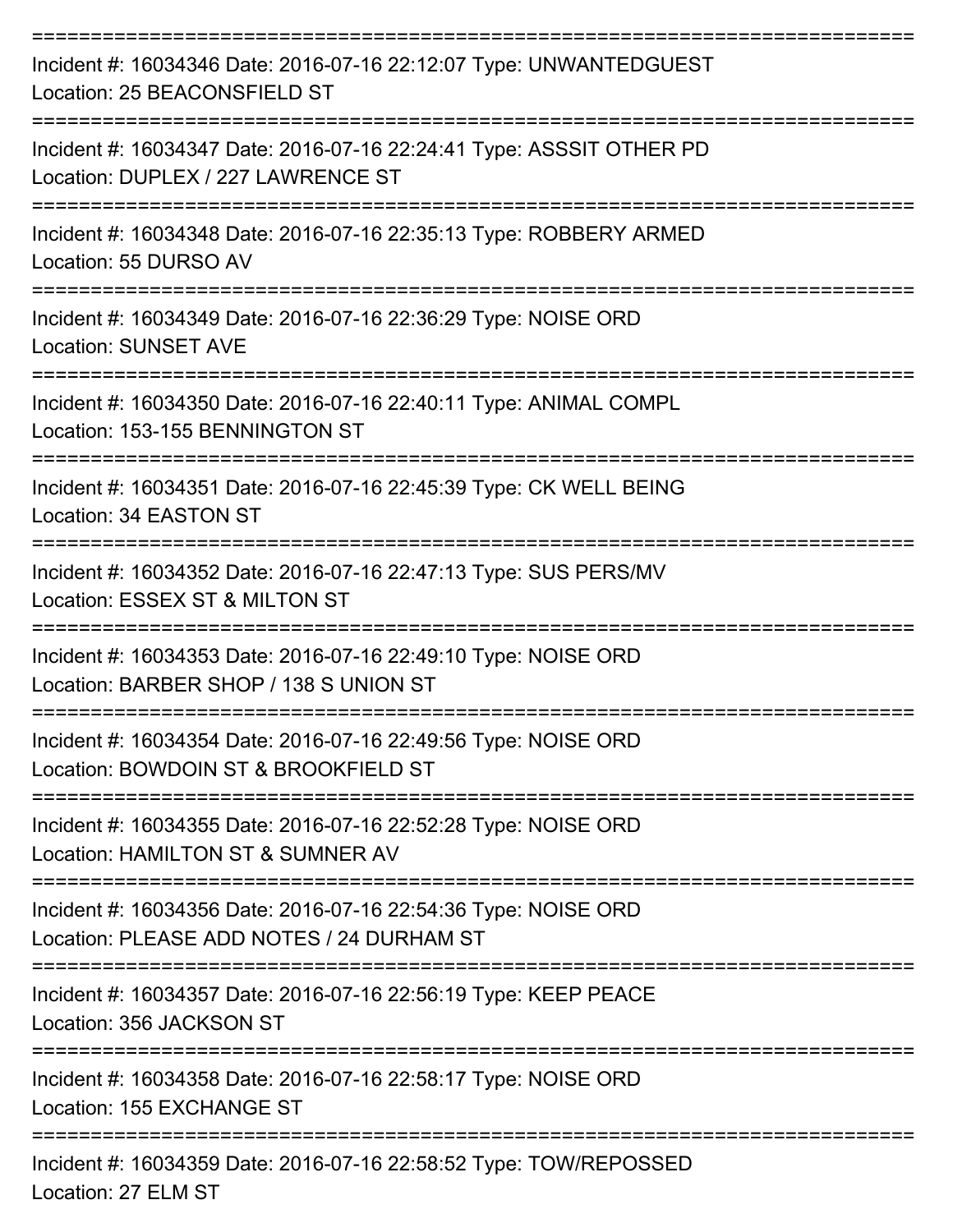Incident #: 16034360 Date: 2016-07-16 23:00:39 Type: WOMAN DOWN Location: 379 HAVERHILL ST =========================================================================== Incident #: 16034361 Date: 2016-07-16 23:01:10 Type: NOISE ORD Location: BASS AUTO SOUND / 349 LAWRENCE ST =========================================================================== Incident #: 16034362 Date: 2016-07-16 23:03:47 Type: NOISE ORD Location: COOLIDGE ST & SANBORN ST =========================================================================== Incident #: 16034363 Date: 2016-07-16 23:05:29 Type: NOISE ORD Location: 83 ALLSTON ST =========================================================================== Incident #: 16034364 Date: 2016-07-16 23:06:12 Type: M/V STOP Location: 153 BENNINGTON ST =========================================================================== Incident #: 16034365 Date: 2016-07-16 23:07:19 Type: NOISE ORD Location: 30 RHINE ST =========================================================================== Incident #: 16034366 Date: 2016-07-16 23:08:16 Type: NOISE ORD Location: 176 UNION ST =========================================================================== Incident #: 16034369 Date: 2016-07-16 23:11:43 Type: LOUD NOISE Location: WILLOUGHBY ST =========================================================================== Incident #: 16034367 Date: 2016-07-16 23:11:53 Type: MV/BLOCKING Location: 35 BELLEVUE ST =========================================================================== Incident #: 16034368 Date: 2016-07-16 23:12:49 Type: NOISE ORD Location: 1006 ESSEX ST =========================================================================== Incident #: 16034370 Date: 2016-07-16 23:16:32 Type: ALARM/MV Location: CAR HORN / 296 JACKSON ST =========================================================================== Incident #: 16034371 Date: 2016-07-16 23:27:11 Type: RECOV/STOL/MV Location: 11 DURANT ST =========================================================================== Incident #: 16034372 Date: 2016-07-16 23:29:07 Type: SUS PERS/MV Location: 23 MILTON ST =========================================================================== Incident #: 16034373 Date: 2016-07-16 23:33:52 Type: NOISE ORD Location: 62 MELVIN ST